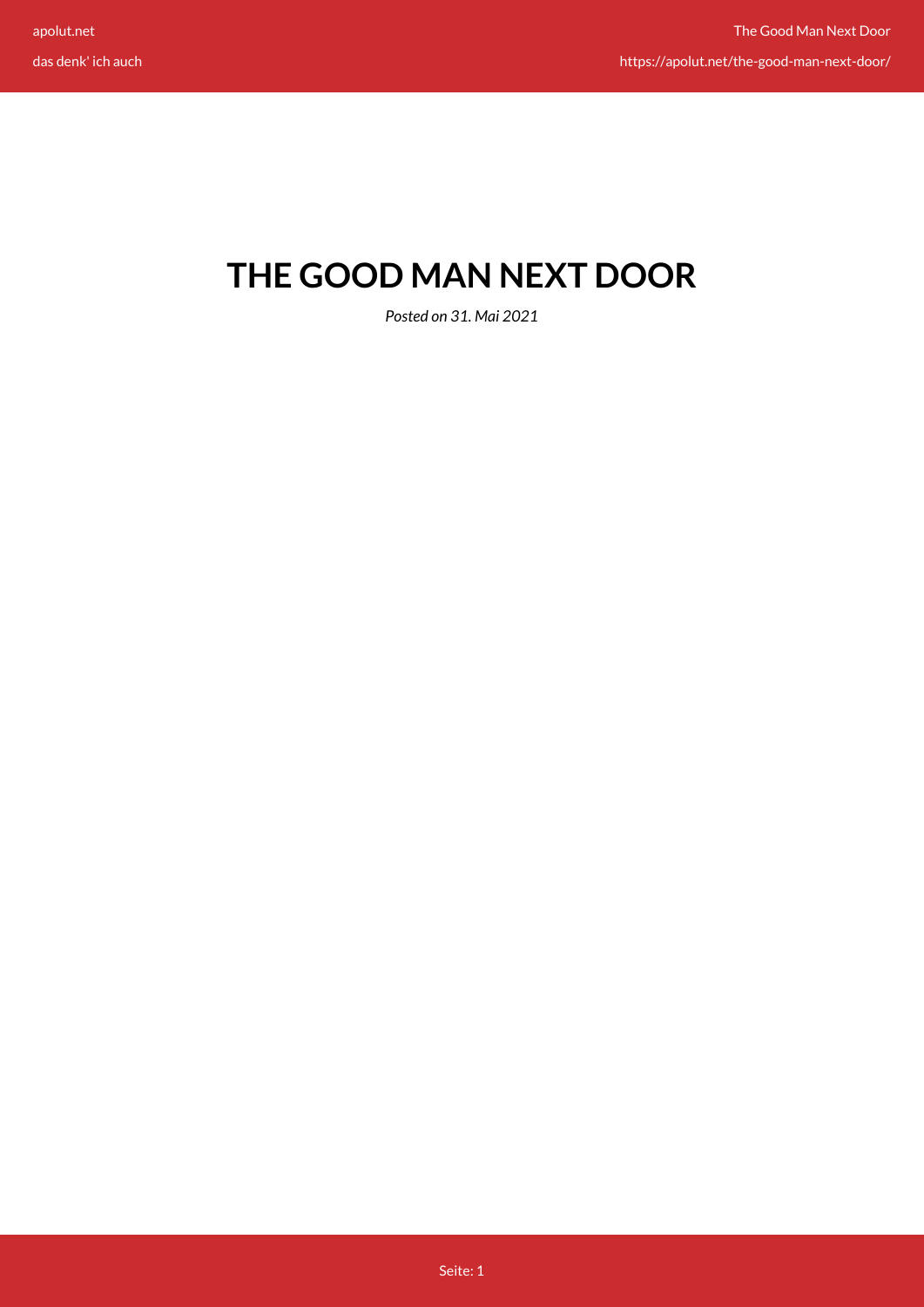### *A commentary by Roberto J. De Lapuente.*

All night he watched at his daughter's bedside. She wasn't seriously ill, but he was concerned. And he didn't want to put his wife through an all-nighter. Not because she was weak, but because he wanted her to sleep. She was a good woman and he wanted to give something back to her. So he patted the sweat from the child's forehead, handed her tea and found comforting words.

The little girl woke up several times and he told her short stories in the middle of the night. Mostly they were episodes full of fantasy and funny characters doing good and supporting each other. She soon fell asleep again with a smile on her lips. He took a seat again on the chair next to the crib and dozed off. Every movement of his little darling made him jump up.

In between, he slipped into the bedroom, checking on his wife. She was snoring sweetly. He approached her, covered her and stroked her hair, lost in thought. Strands caught between his fingers and he struggled to release them without pulling.

## **Over to the flower shop**

Back in his daughter's room, he thought about giving his wife a little pleasure. He wanted to prepare the breakfast table. After that, he had to leave. Business was calling. A gesture of this kind would certainly make the separation more bearable for her. She deserved it. He loved her deeply and she had always been a good wife to him.

He quietly made plans to himself about how the table should look: The napkins and what he wanted to serve. He regretted that he couldn't get a fresh flower arrangement. He didn't want to leave his daughter alone for too long. But candles, of course, were firmly in place. She should have it nice. She should repeat that her husband was a good man. A stroke of luck. The good that lived under the common roof.

The closer the time for breakfast came, the more he was bothered by the table, which would not carry flowers. Still he was struggling. Should he hurry up and get some?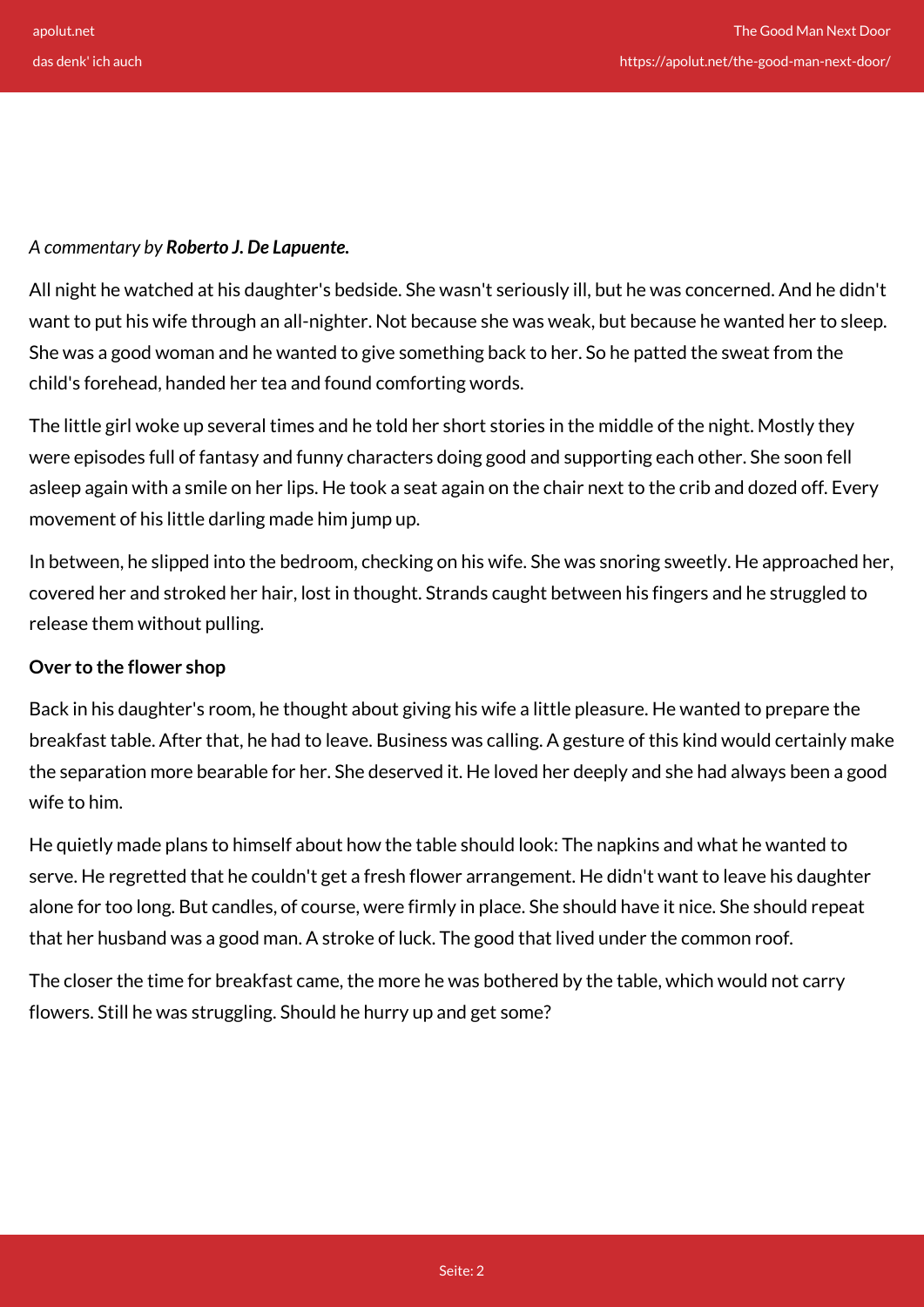Then he gave himself a push. He could quickly leave the apartment, go to the flower store and get some tulips. The little girl wouldn't wake up and call for her father right now. Sick people always slept more deeply in the morning than at the times when they were supposed to be in a deep sleep.

## **At the old man's hand**

She loved tulips. And so he quickly put on a jacket and ran over. It was still early, dawn was slowly coming up. The fog rose from the manhole covers. A picture of a cliché. As one draws a morning in the same way, when one is supposed to draw it. It looked like the cheap backdrop for a Michael Curtiz or Leo McCarey flick.

Just before he reached the store, he encountered an old man shuffling down the sidewalk with heavily loaded bags. He could barely heave the load and looked very lost anyway. For the husband rushing for tulips, there was no question. He went to give the old man a hand, asked him where his apartment was, and was lucky, it was only a few yards away. The old man had shopped at the weekly market early in the morning to avoid getting into the mix and getting lost.

When the old man offered him money, he refused to accept it. It was out of the question for him. It was almost an insult that his helpfulness should be settled with a fee.

But now he hurried to the flower store. He had already spent enough time. The store was just being supplied. He asked for three tulips and made a harmless compliment to the saleswoman, pressed a bill into her hand, did not wait for the return money and hurried to be home if possible before his wife woke up.

#### **Out of conviction**

On the way back, some neighbors met him. All of them greeted him joyfully. He was not unknown in the district. They appreciated his helpful nature, his ability to listen and not only to hear the problems of the people around him, but also to actively participate in solving them. One of the neighbors who greeted him was someone he had helped move a few years ago. She became a widow, her husband died suddenly of a heart attack, and she had to move to a smaller apartment for financial reasons. Weeks before moving to the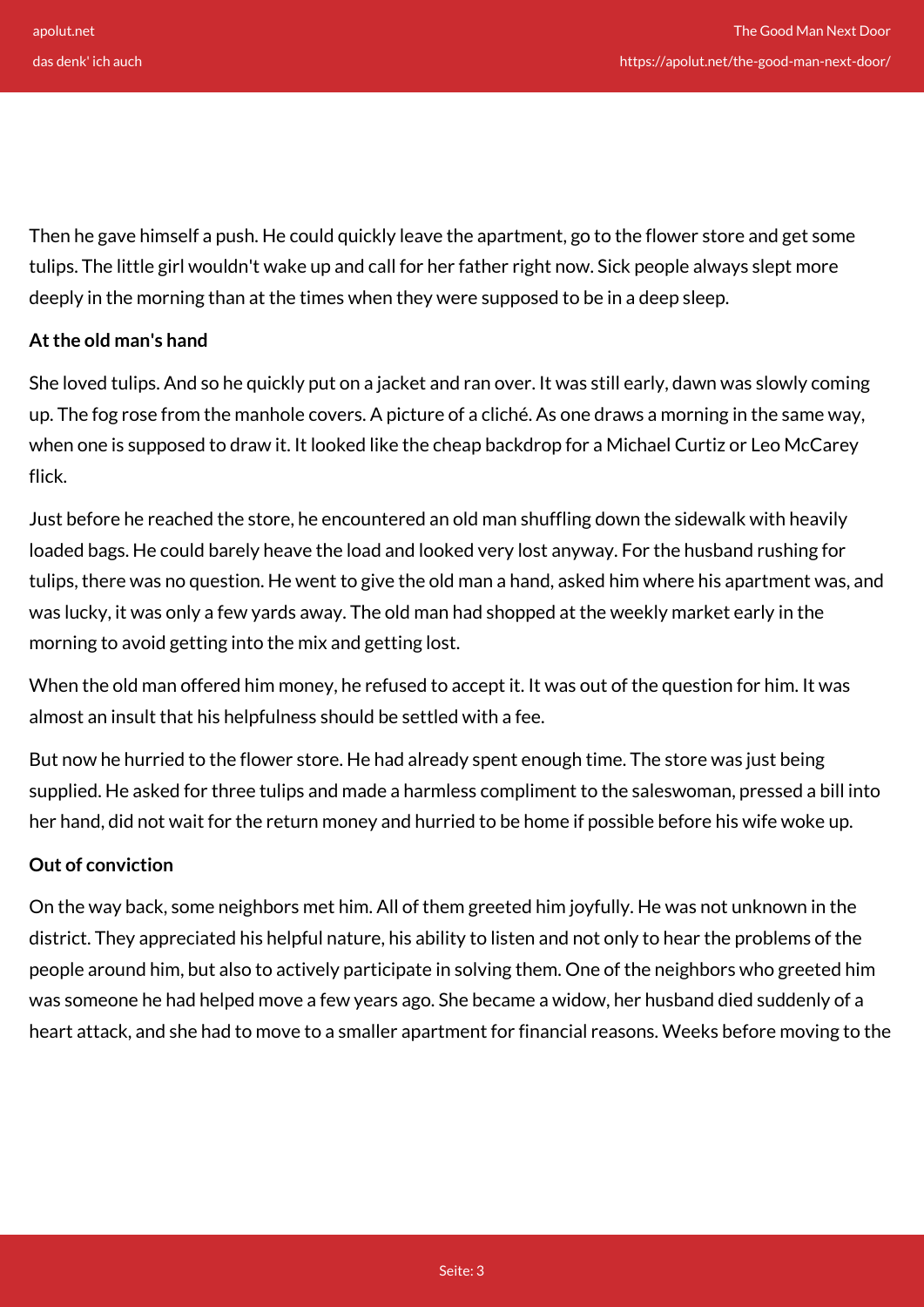new apartment, she lamented her sorrow to his wife. She in turn told her husband. And he organized volunteers and helped out himself. He found many volunteers in the local branch of his party. He whistled and they came.

A mother who was leading her daughter by the hand and who now crossed his path called him from the other side of the street and waved. He had gotten her husband a job some time ago. Some of his party friends thought he was helping all these people just to make a political career. But that was far from his mind. His parental home had shaped him. There he learned that you should be there for your fellow human beings. You don't help out of calculation, but out of conviction. That was a striking difference. And every help he offered or provided was marked by this conviction. A smile, the thanks in the eyes of those he had helped, was reward for him. A political career was never on his agenda anyway.

He walked up to the apartment. Ran into the room of the sick daughter. She was still asleep. He felt her forehead. She was colder. The fever was leaving. He kissed her head and headed for the kitchen, setting a nice breakfast table. The tulips were the crowning touch.

#### **He looked snasy**

Then he laid down next to his wife and kissed her tenderly awake. He reached under the covers and hugged her. He felt her breasts tremble and he trembled just as much. She blinked and when she saw him, she smiled and gave him a kiss. He almost had the desire wrapped around him, but he pulled himself together. His wife didn't like sleeping with him in the morning. As a decent husband, he respected that.

They got up and strolled into the kitchen. She was pleased when she caught sight of the tulips. Breakfast was accessory. She enjoyed it anyway. They both smacked bread and butter and licked the honey. After breakfast she would have desired him, but time was hurrying. He had to leave soon. Work was calling. He ran again to his daughter. She was still half asleep when he promised to take her and her friends to the zoo very soon. Then he hugged his wife, gave her a kiss and told her that she was the happiness of his life.

She had tears in her eyes as he put on his leather coat and cap. The skull and crossbones flashed. He looked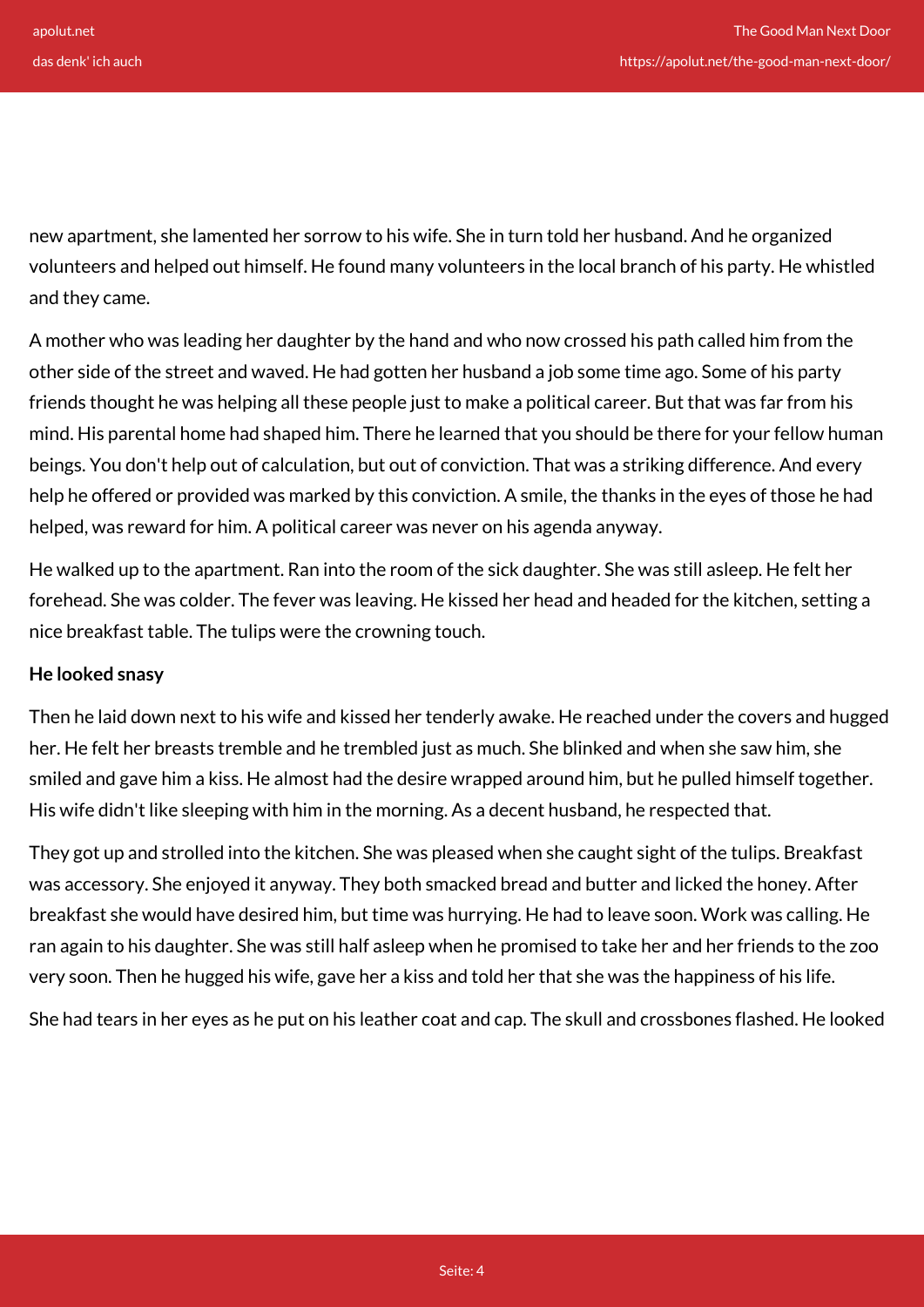snasy. He had to hurry. The special train to Treblinka would not wait for him.

*+++*

*Thanks to the author for the right to publish the article.*

*+++*

*This post first appeared on the [Neulandrebellen](https://www.neulandrebellen.de/2021/05/der-gute-mensch-von-nebenan/) blog on May 20, 2021.*

*+++*

*Image source: [konstantinks](https://www.shutterstock.com/de/g/konstsem) / shutterstock*

*+++*

*KenFM strives to present a broad spectrum of opinions. Opinion articles and guest posts need not reflect the views of the editorial team.*

*+++*

*KenFM now available as a free app for Android and iOS devices! You can get to the Apple and Google stores via our homepage. Here is the link:<https://kenfm.de/kenfm-app/>*

*+++*

*Subscribe to the KenFM newsletter now: <https://kenfm.de/newsletter/>*

*+++*

*You like our program? Information on other ways to support us here: <https://kenfm.de/support/kenfm-unterstuetzen/>*

*+++*

*Now you can also support us with Bitcoins.*